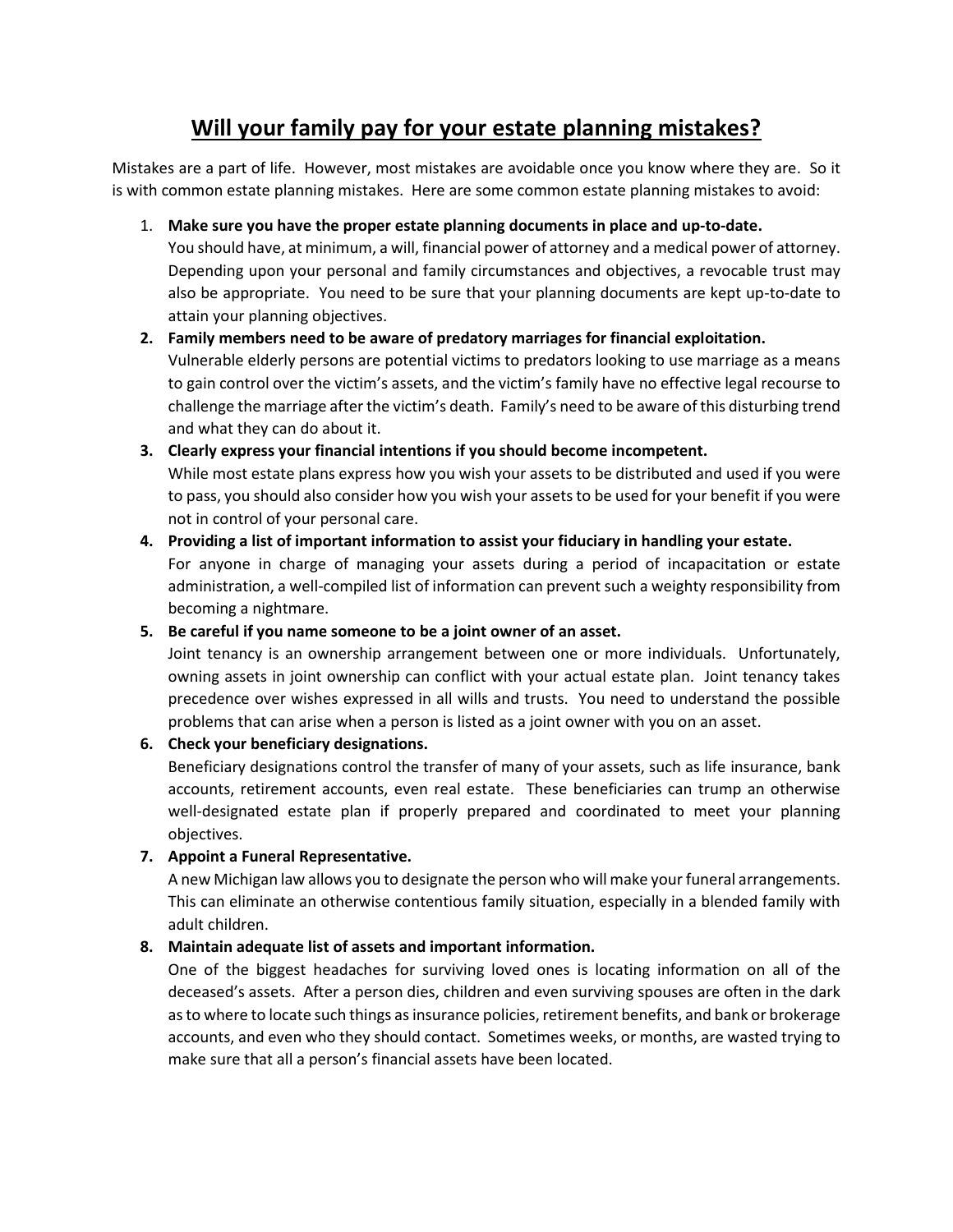#### **9. Don't neglect items of sentimental value.**

Carefully consider how you are disposing of your personal property. Michigan law allows you to leave a written memorandum that lists your tangible items and who is to receive each item.

#### **10. Don't surprise the family.**

Consider whether you should make your feelings known to your beneficiaries while you were alive about your estate planning intentions. Ideally, you should resolve potential disagreements and quell hostilities (as much as possible) while you are still alive. You want to leave a legacy of good relationships.

- **11. Select the proper fiduciaries to manage your affairs.** A critical component of any estate plan is selecting an appropriate trustee. There are several options, most commonly, a family member, a trusted advisor, or a professional trustee. While virtually any adult could serve as a trustee, the role comes with significant responsibility. So, what's the best option? Choose someone who understands your wishes and who you trust to honor them to the best of their abilities.
- **12. Understand the trustee's responsibility.** Trust administration and estate settlement can be daunting. It's one thing to accept this position of honor; it's another to carry out the myriad of responsibilities at hand.
- **13. Owning real estate in another state.** Absent proper planning, if you individually own real estate in a state other than Michigan, then the non-Michigan real estate will be to be probated in the state in which the property is located. Probate, whether in Michigan and/or another state can be avoided if you transfer ownership of real estate into a living trust.